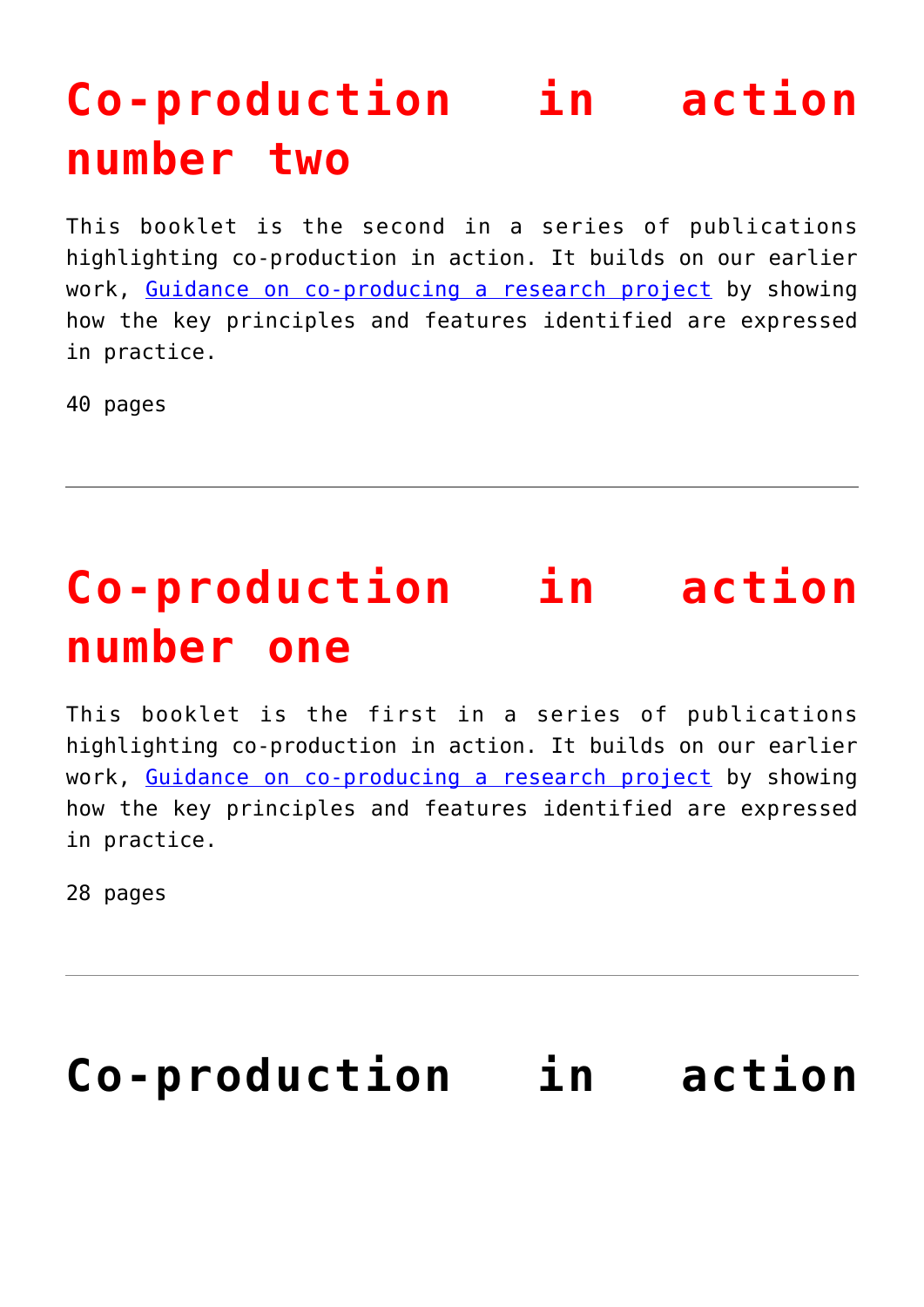#### **[No2front](https://www.invo.org.uk/co-production-in-action-no2front/)**

## **[Co-production](https://www.invo.org.uk/co-production-in-action-no2/) [in action No2](https://www.invo.org.uk/co-production-in-action-no2/)**

### **[Starting Out](https://www.invo.org.uk/posttypepublication/starting-out/)**

The Starting Out booklet is intended to give guidance to members of the public new to involvement in research. It was developed as part of the INVOLVE Learning and Development project.

18 pages

# **[IN](https://www.invo.org.uk/posttypepublication/in-bulletin-8-young-peoples-involvement-in-paediatric-dentistry/) [Bulletin 8 – Young](https://www.invo.org.uk/posttypepublication/in-bulletin-8-young-peoples-involvement-in-paediatric-dentistry/) [peoples' involvement](https://www.invo.org.uk/posttypepublication/in-bulletin-8-young-peoples-involvement-in-paediatric-dentistry/) [in](https://www.invo.org.uk/posttypepublication/in-bulletin-8-young-peoples-involvement-in-paediatric-dentistry/) [paediatric dentistry](https://www.invo.org.uk/posttypepublication/in-bulletin-8-young-peoples-involvement-in-paediatric-dentistry/)**

Welcome to the eighth issue of our IN: Bulletin.

This bulletin focuses on Young peoples' involvement in paediatric dentistry. YPAGne (Young Person's Advisory Group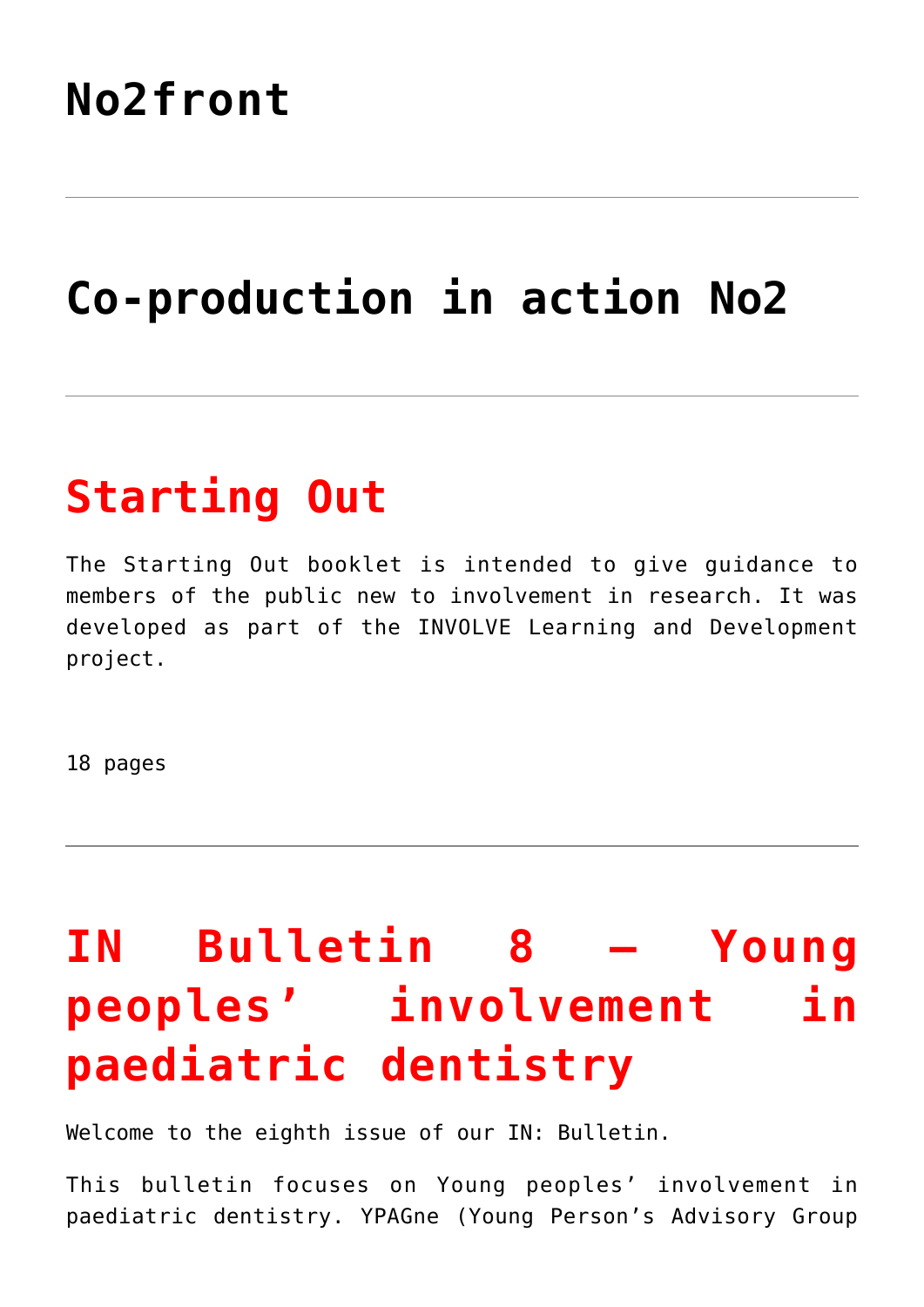North England) member Ollie Waterhouse and Greig Taylor NIHR Academic Clinical Fellowship, Specialty training Registrar in Paediatric Dentistry explain.

# **[IN](https://www.invo.org.uk/posttypepublication/in-bulletin-7-shared-research/) [Bulletin 7 – Shared](https://www.invo.org.uk/posttypepublication/in-bulletin-7-shared-research/) [Research](https://www.invo.org.uk/posttypepublication/in-bulletin-7-shared-research/)**

Welcome to the seventh issue of our IN: Bulletin.

This bulletin focuses on shared research where those who have been supported by a social care scheme interview others. Shared Lives Peer Researchers Rachel Turner and Paul Vickery and Principal Investigator Nadia Brookes explain.

#### **[Sophie Ainsworth](https://www.invo.org.uk/posttypemembers/sophie-ainsworth/)**



I stumbled into the world of research and healthcare, following a diagnosis of Lupus in 2014, when I was 14 years old. Since then I have become a passionate advocate for patient voice in healthcare, particularly for children and young people, who are often overlooked. Following my diagnosis, I became a participant

in research studies, both as a patient and being on advisory groups. I have sat on the advisory group for the TRECA Study, which develops multimedia interventions for patient information sheets. I have also worked closely with the Alder Hey Clinical Research Facility and Lupus UK on a variety of